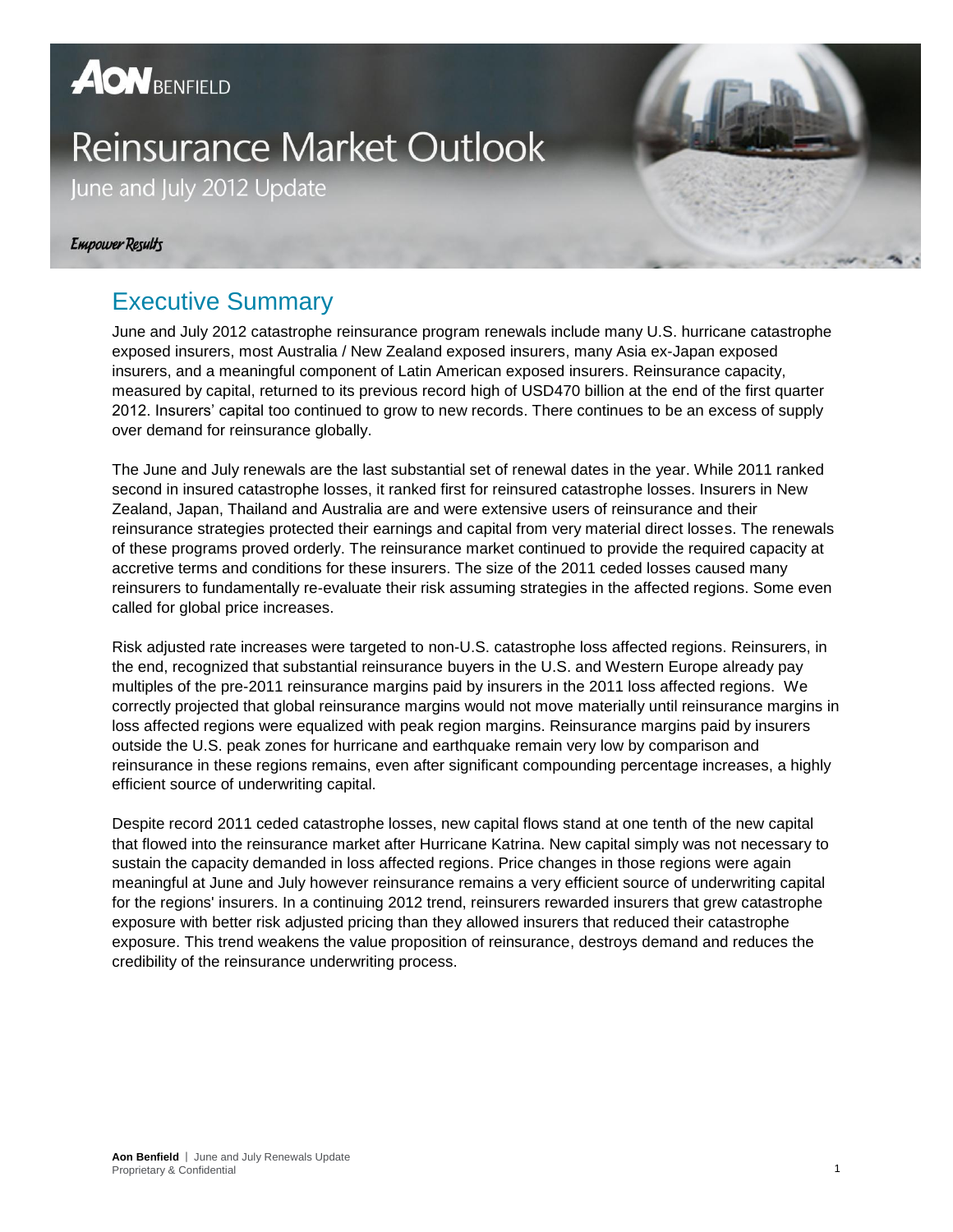Catastrophe bonds continue to enjoy an expanding market position and continue to influence the market by adding a meaningful alternative to traditional reinsurance. The issuance in each of the last three quarters has been very strong. Growing interest from investors has provided insurers better price visibility and multiple year commitments. Both features are important to insurers and new demand continues to flow to this market.

Aon Benfield is very proud to have delivered highly differentiated results to our clients in every renewing market this year. The strength of our platform has truly delivered terrific results for loss affected and nonloss affected insurers. The value of highly differentiated reinsurance execution can be measured at each renewal date and we have clearly saved our clients hundreds of millions of dollars in premiums. It is rewarding to see that significant execution benefits also accrue to our clients on the claims recovery side as well. Aon Benfield stands committed to continuing to deliver these outstanding client results.

#### Supply Rebounds to Peak Levels

Reinsurance capacity increased to USD470 billion by the end of Q1 2012—back to 2010 peak levels. Lower than average global catastrophe losses through Q1 and increased premiums at January 1 renewals assisted reinsurers in increasing capital.

Low catastrophe loss activity in Q2 is expected to result in further increases of capital for half year 2012 results and capacity for global regions renewing at June and July 2012 remained stable.



#### **Figure 1: Change in Reinsurer Capital**

Source: Individual company reports, Aon Benfield Analytics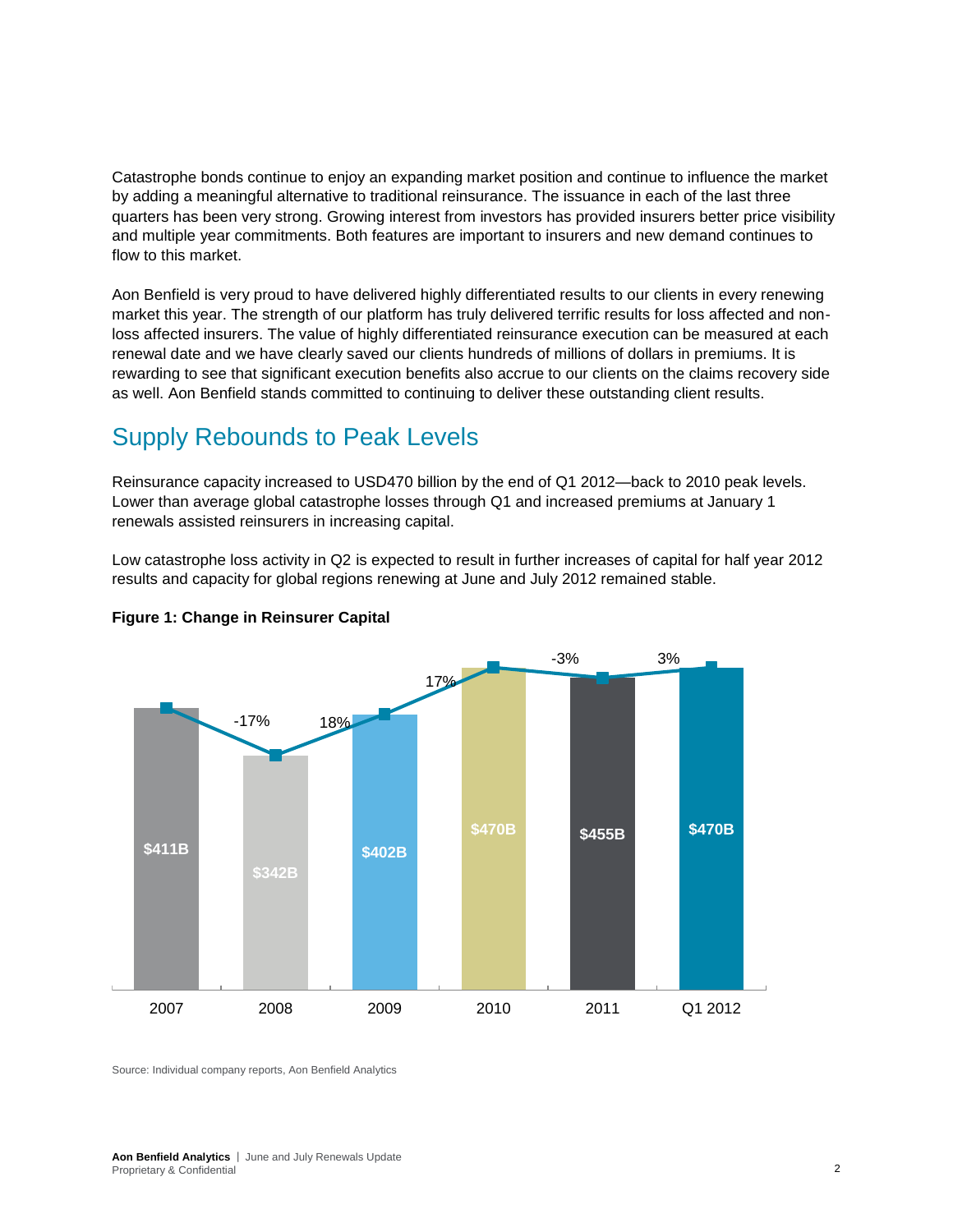### Demand Stable Despite Some Insurers Increasing Net Retentions

Insurer capital increased in Q1 2012 by 4 percent over year end 2011 levels to a new peak, again as a result of the lower than average global catastrophe loss activity. New demand in peak regions at June and July 2012 renewals has been offset by the continuing trend of insurers to increase retentions or take larger co-participations. As a result of the increase in capital held by insurers and the ability to retain additional net losses, the capital benefit and budget for reinsurance protection will continue to be re-evaluated.





Source: Individual company reports, Aon Benfield Analytics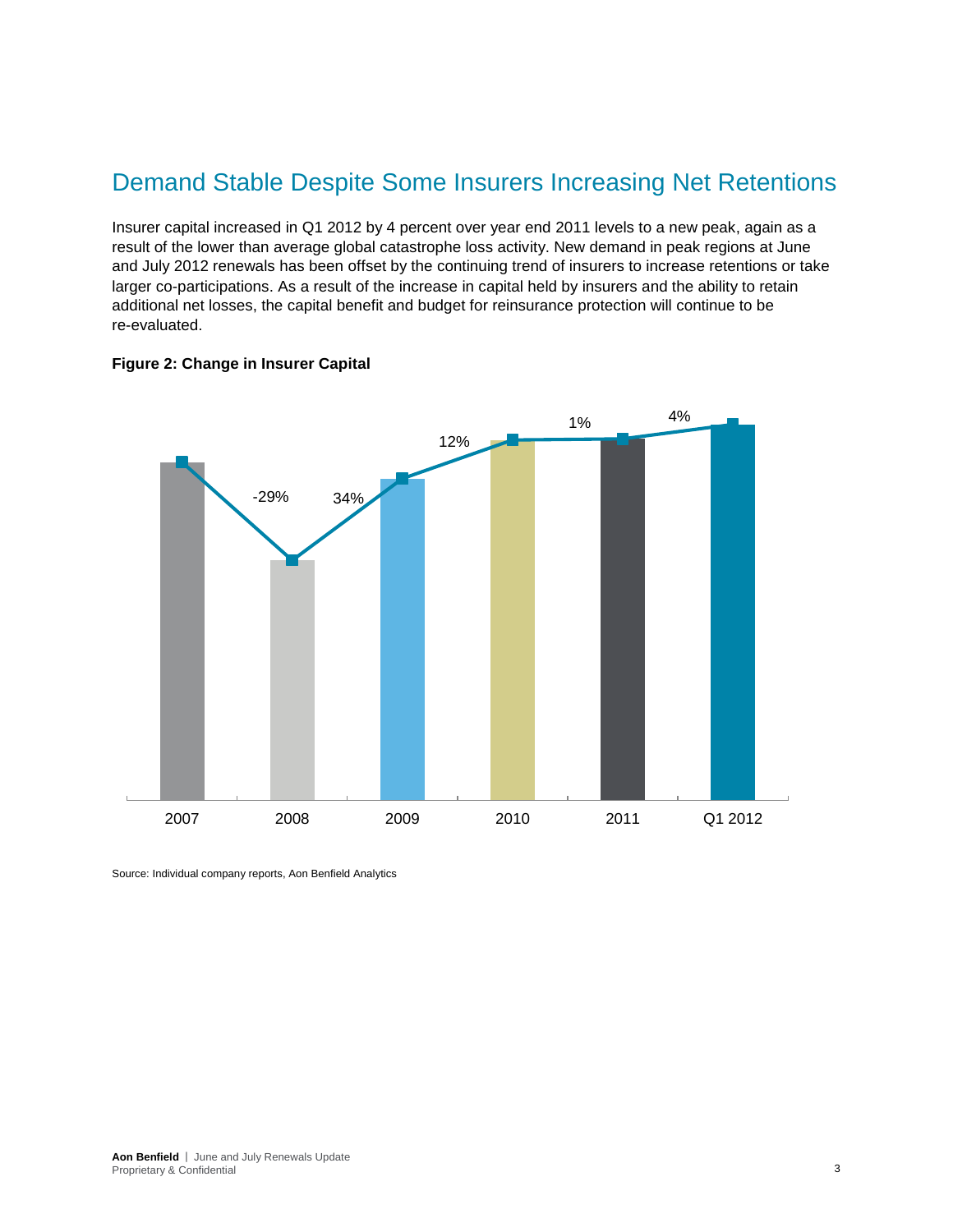### Insured Catastrophe Losses Lower than Average Through Q2

Following catastrophe loss activity in 2011 that was more than double the average in recent years, the Q1 and Q2 2012 results imply that 2012 is on pace to produce lower than average annual insured catastrophe loss. Q1 and Q2 global insured loss experience for 2012 is currently half of the average of recent years Q1 and Q2 loss activity. Severe weather, predominantly in the U.S., dominated global losses for Q1 and Q2 as it comprises 83 percent of the overall insured loss. That said, severe weather losses are in line with the 2003 – 2011 average activity to date, and remain significantly lower than the experience of 2011.



**Figure 3: Annual Insured Losses By Event Type (USD Billions)**

Source: Aon Benfield Analytics

To date, catastrophe loss activity in all regions remain well below 2011 results and annual averages in recent years. The U.S. is the only region with significant insured catastrophe loss activity in 2012 incurring approximately 30 percent of the average losses in recent years. Final experience in the region for 2012 will depend significantly upon the outcome of the Atlantic Hurricane Season which began just a month ago.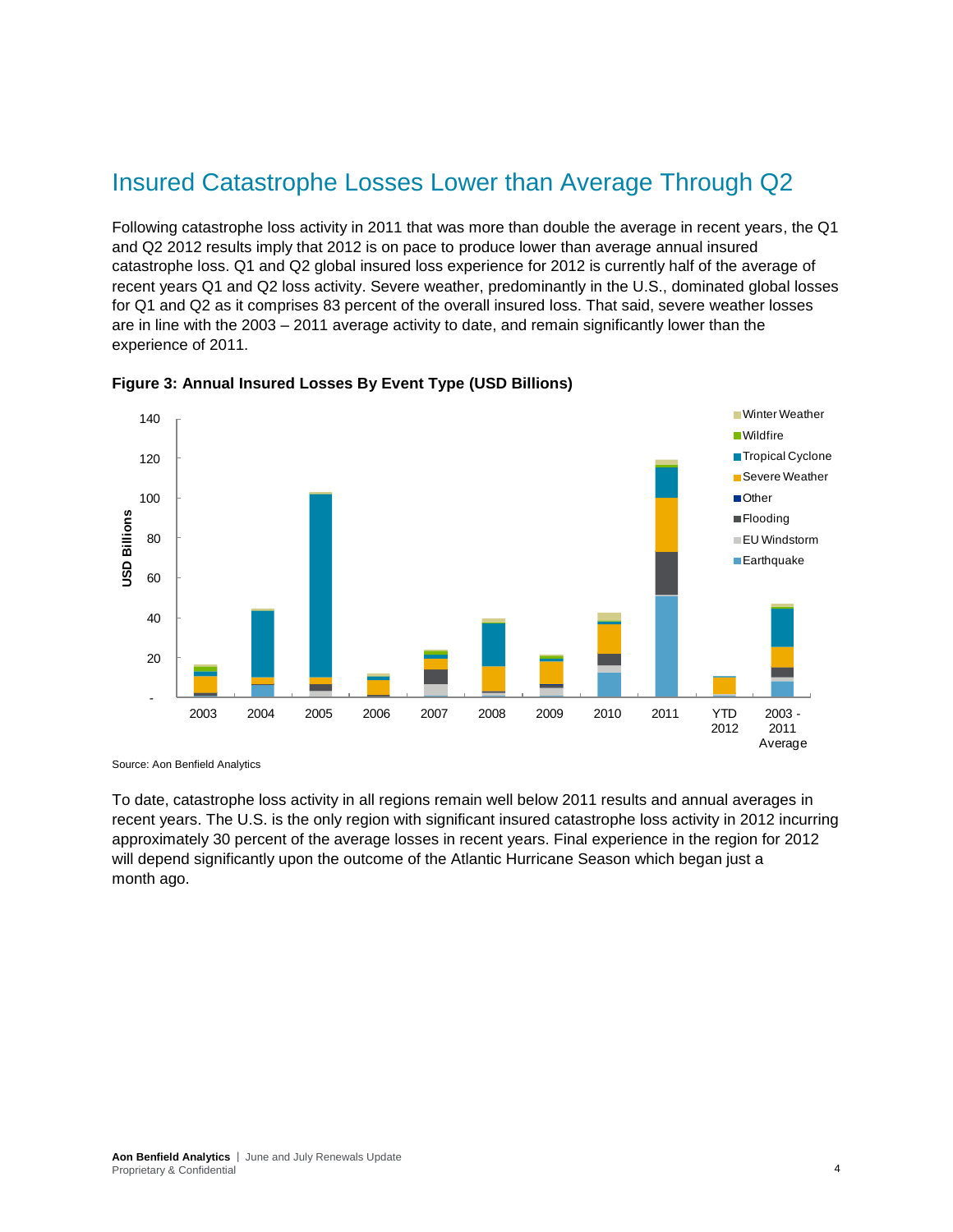

**Figure 4: Annual Insured Losses By Region (USD Billions)**

Source: Aon Benfield Analytics

### Christchurch Update

Following an extended period of seismic activity, reconstruction in the Canterbury region has started. The insurance industry has been responding strongly in a complex claims settlement and underwriting environment and is now turning its attention to understanding the long-term implications of these events.

Since September 2010, 41 earthquakes of magnitude 5.0 or greater have impacted the Canterbury region. The rate of these larger magnitude events has been slowing and the epicenters have been migrating offshore, away from the Christchurch central business district. No events greater than magnitude 6.0 have been recorded since December 23, 2011.

| Figure 5: Earthquakes in Canterbury since September 2010 |
|----------------------------------------------------------|
|----------------------------------------------------------|

| <b>Magnitude</b> | Quantity |
|------------------|----------|
| $5.0 - 5.4$      | 30       |
| $5.5 - 5.9$      | 7        |
| $6.0 - 7.0$      | 3        |
| >7.0             |          |

Source: GNS 27/6/2012

It is estimated that over 80 percent of the population of Canterbury have been directly affected by these earthquakes. In total, the cost of these events is estimated at approximately 15 percent of New Zealand's 2011 GDP.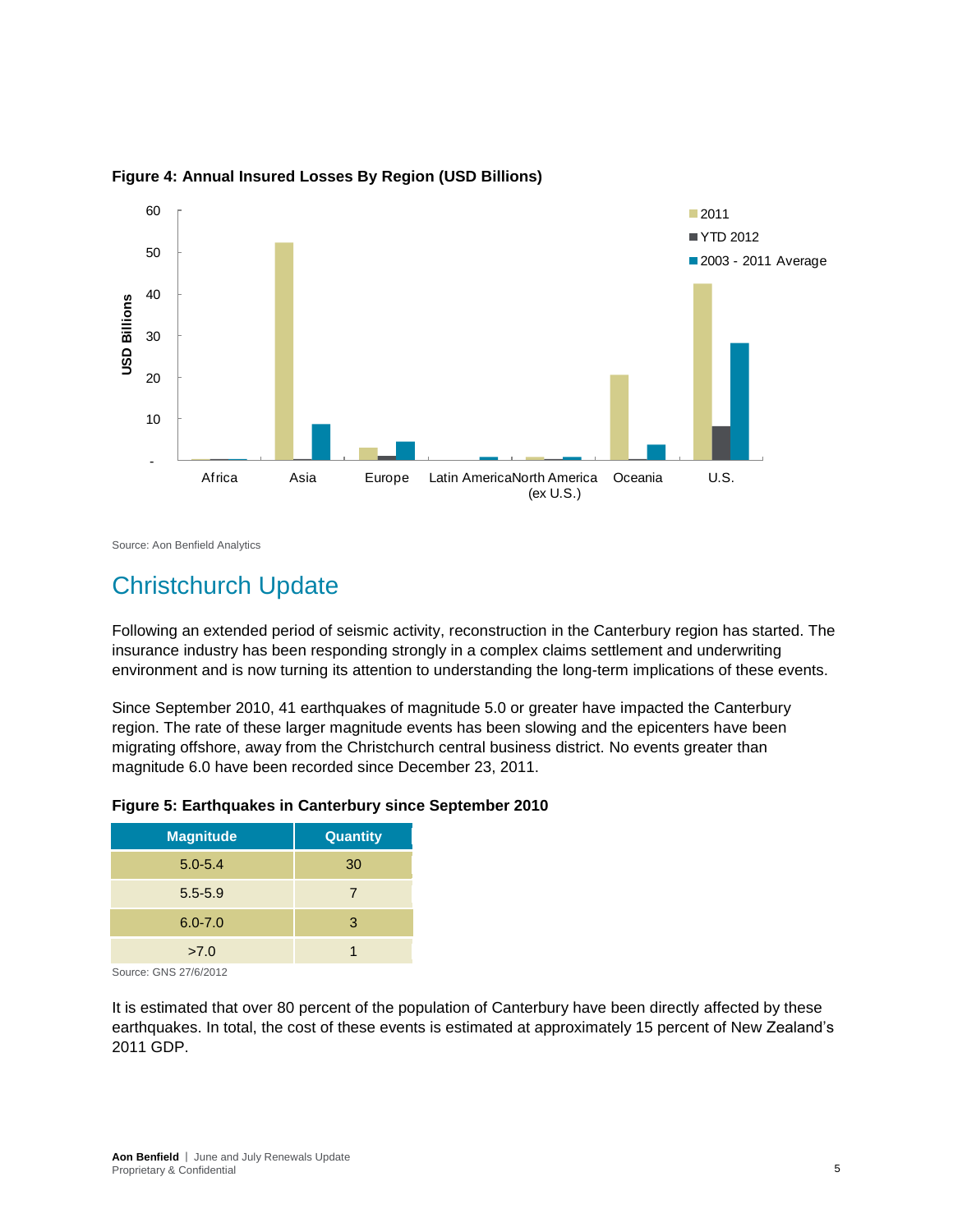The ongoing seismic activity, complications surrounding the distribution of insured loss between the EQC (the New Zealand residential insurance scheme for geophysical perils) and private insurers, the assessment of claims within the cordoned central business district (CBD), the issuance of new building codes and the apportionment of loss between events have all complicated the establishment of robust loss estimates. As each of these obstacles is addressed the ability to refine loss estimates increases. Figure 6 shows the total estimated losses for the three most costly earthquakes as at the time of writing (Darfield - September 4, 2010, Lyttelton - February 23, 2011 and Sumner - June 13, 2011).



**Figure 6: Insured Losses from Major Christchurch Quakes (NZD Millions)**

One of the unique features of these earthquakes is the significant and extensive land damage. The initial recovery period post-event was slowed as Central Government undertook an extensive program of land zonation and a review of the engineering remedies available for reconstruction—the result of which was a decision to retire areas that were deemed uneconomical to rebuild.

Reinsurers have been very supportive in their response to this complex situation. Most reinsurers have recognized that clarity regarding these losses is evolving and that prompt funding for these losses is paramount to the recovery.

The New Zealand insurance market has responded very strongly with underwriting changes post-event. Primary premiums have increased significantly, with fire premium rates increasing approximately 20 percent for small commercial risks and 40 percent for large commercial risks. Natural peril premiums have increased approximately 100 percent for small commercial risks and in the order of 150 percent to 200 percent for some large commercial risks. These rates do vary based on geography and perceived natural peril risk. For homeowners' policies, private insurer premiums have risen between 25 percent to 50 percent from February and the EQC premium rate has increased threefold. Combined with these price increases, insurers have implemented significant changes in cover, including increased deductibles and sub-limiting some coverages.

One outcome of these events is a proposed review of the EQC scheme. The scope of this review is currently under development, however it is believed the inquiry will be broad ranging. Prior to the September 2010 earthquake, the EQC had accumulated a fund in excess of NZD5 billion (USD3.9 billion), which is now almost exhausted.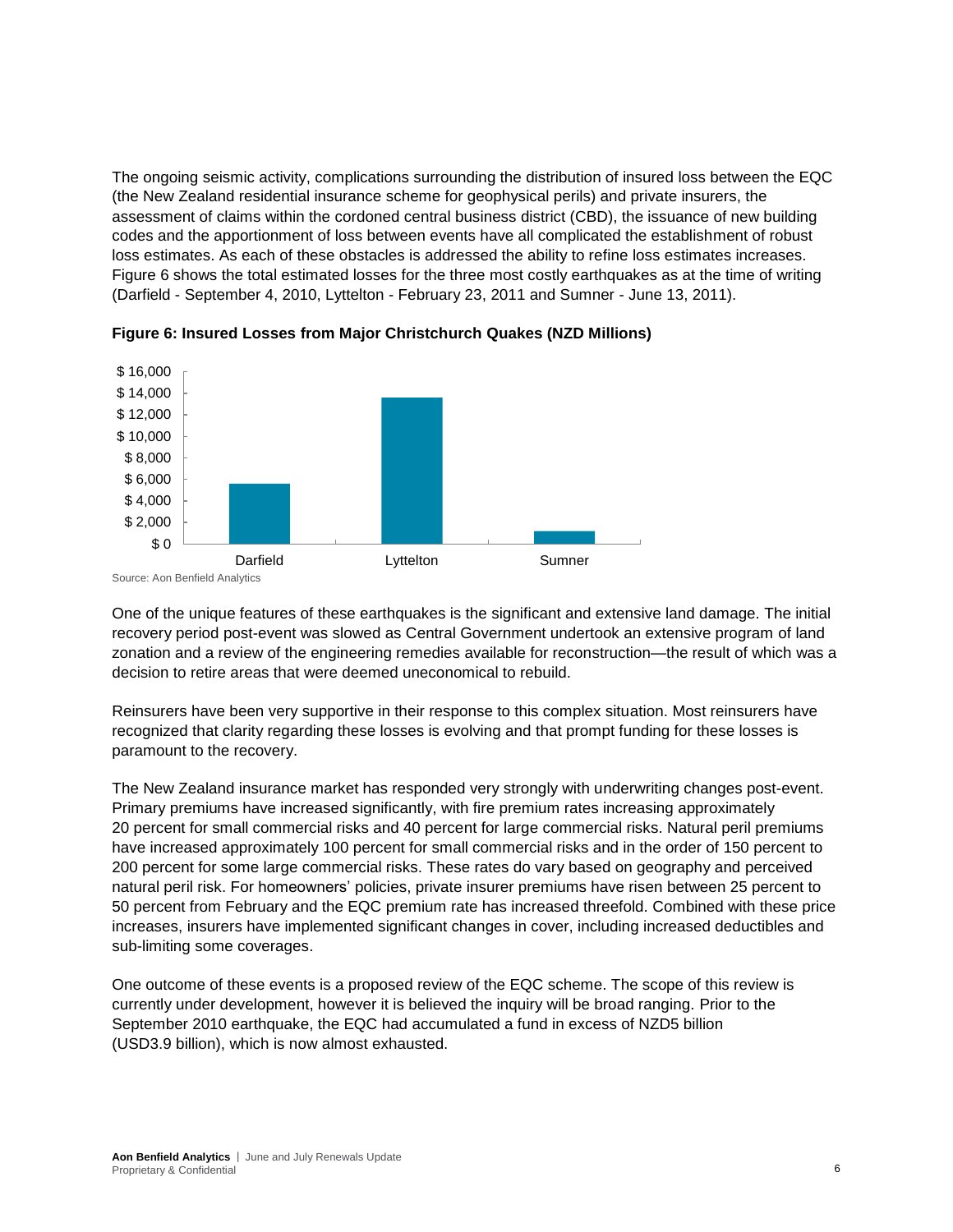While the underwriting changes have been positively received by reinsurers, reinsurance rates on New Zealand earthquake risk have understandably risen. These increases are driven by a combination of sustained losses, uncertainty and opportunism. Mitigating these price increases is that overall capacity has not diminished and the rate increases are attracting some new entrants.

For many years the New Zealand Government, often under the guise of the EQC, has invested heavily in natural hazard research through various government, academic and private institutions. These efforts have been redoubled post these events as New Zealand recognizes that the experiences of Canterbury hold crucial lessons for the industry going forward.

### FHCF Cash Increases as Potential Liabilities Declines

The Florida Hurricane Catastrophe Fund potential liabilities are expected to decrease by more than USD1 billion since the prior contract year as a result of legislative changes in 2012 and the expected decrease in selections for the TICL capacity. 2012 legislation eliminated the underlying coverage previously provided to limited apportionment companies and those that participated in the capital build-up program resulting in a reduction in liabilities of approximately USD411 million. In addition, expected take-up for TICL according to the FHCF is expected to drop from USD1.14 billion to USD0.317 billion.

In addition, the projected fund balance is expected to increase by USD1.31 billion compared to a year ago as a result of premiums to be paid for the 2012 contract period. The lack of storm activity has allowed the FHCF to build cash to USD8.56 billion (the highest in the fund's history).



#### **Figure 7: FHCF Anticipated Coverage and Claims Paying Ability**

<sup>1</sup>Available TICL capacity is USD 4 billion for the contract year. FHCF estimates for selections for the 2012/2013 contract year are USD 0.317 billion. Source: Aon Benfield Analytics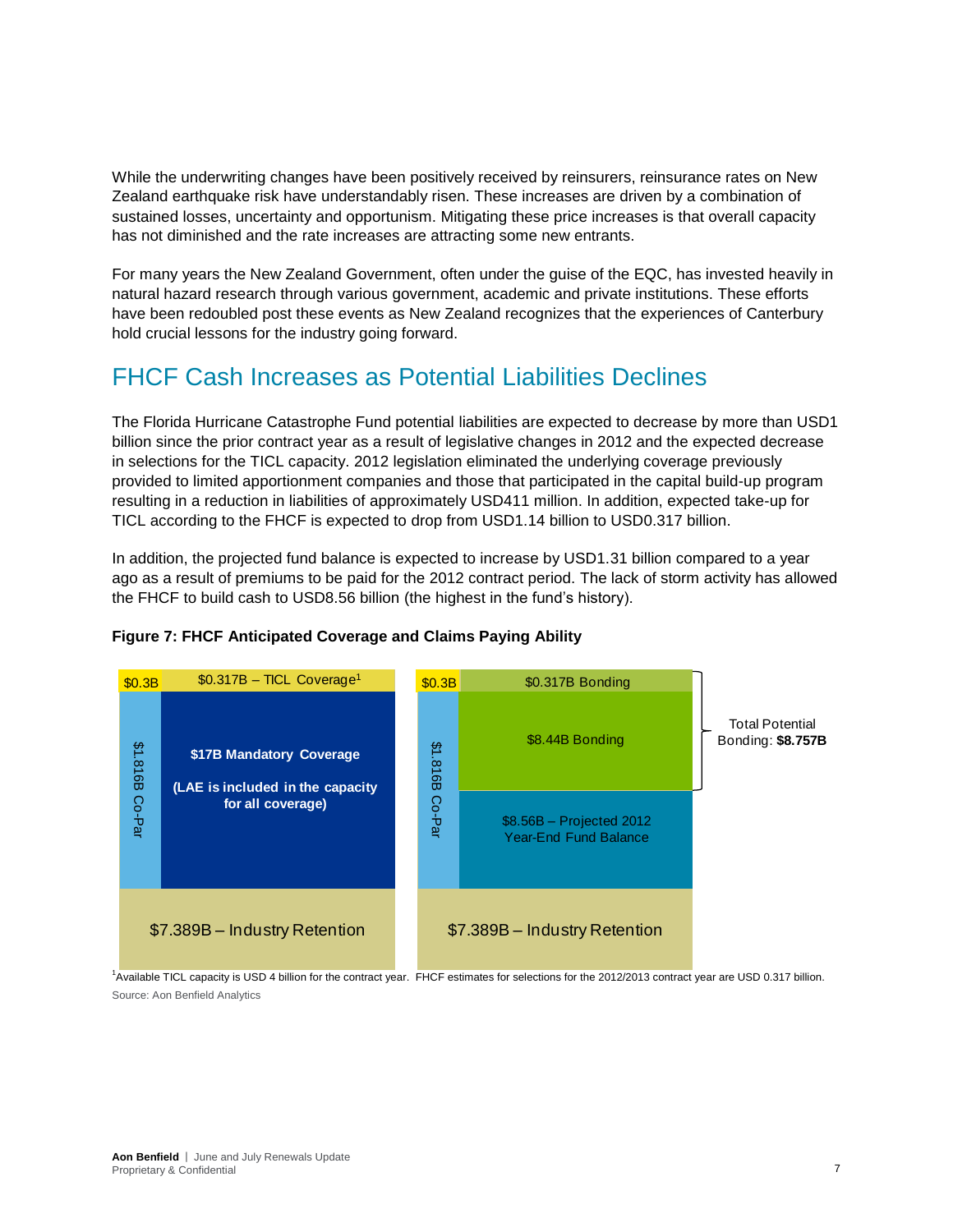As a result of the decline in potential liabilities and increase in fund balance, the total potential bonding required has decreased by more than USD2.5 billion (from USD11.3 billion to USD8.757 billion) from the prior contract year. Available bonding estimates provided by the FHCF senior managers in May ranged significantly, yet 3 of the 4 senior managers expected the market would have capacity for the required bonding by the FHCF through a combination of tax-exempt and taxable bonding. Goldman Sachs estimates remained low, at USD3 billion to USD8 billion.

|                    | <b>Citi</b> | <b>Goldman Sachs</b> | <b>JP Morgan</b> | <b>Barclays</b> | <b>Average</b> |  |
|--------------------|-------------|----------------------|------------------|-----------------|----------------|--|
| Tax-exempt:        |             |                      |                  |                 |                |  |
| 0-12 Months        | 3           | $1 - 3$              | $3 - 4$          | $3.5 - 4.5$     | 3              |  |
| 12-24 Months       | 2           | $1 - 3$              | $2 - 3$          | $3 - 4$         | $\overline{2}$ |  |
| Total tax-exempt   | 5           | $2 - 6$              | $5 - 7$          | $6.5 - 8.5$     | 6              |  |
| Taxable:           |             |                      |                  |                 |                |  |
| 0-12 Months        | $5-6$       | $1 - 2$              | $3 - 4$          | $5.5 - 6.5$     | $\overline{4}$ |  |
| 12-24 Months       | $2 - 3$     | $1 - 2$              | $2 - 3$          | $5-6$           | 3              |  |
| Total taxable      | $7-9$       | $2 - 4$              | $5 - 7$          | 10.5-12.5       | $\overline{7}$ |  |
| 0-12 Months Total  | $8-9$       | $1.5 - 4$            | $6 - 8$          | $9 - 11$        | $\overline{7}$ |  |
| 12-14 Months Total | $4 - 5$     | $1.5 - 4$            | $4-6$            | $8 - 10$        | 5              |  |
| 0-24 Months Total  | $12 - 14$   | $3 - 8$              | $10 - 14$        | $17 - 21$       | 12             |  |

**Figure 8: FHCF Potential Bonding Estimates** 

Source: Aon Benfield Analytics

### Florida Citizens: More Reinsurance / Less Assessments

Florida Citizens secured USD1.5 billion in private market protection through a combination of USD750 million in traditional reinsurance and USD750 million in catastrophe bond capacity for the 2012 hurricane season—an all time high for the corporation. As a result of the small increase in demand for private market capacity (up USD175 million from the purchase for the 2011 hurricane season), increases in rates secured at January 1 renewals, and light catastrophe activity in Q1, reinsurers were able to provide the coverage to Citizens without further disruption to private insurers also looking to renew their reinsurance placements.

2012 legislation also significantly reduces the burden on Florida insurers. Prior legislation had clarified that assessments were considered advancement of funds reducing insurers concern over the ability to recoup regular assessments from Citizens. Yet, the legislature took another step to significantly diminish the potential liability of insurers through elimination of regular assessments for both the personal lines and commercial lines accounts (down from 6 percent for each account) and a reduction in the coastal account from 6 percent to 2 percent.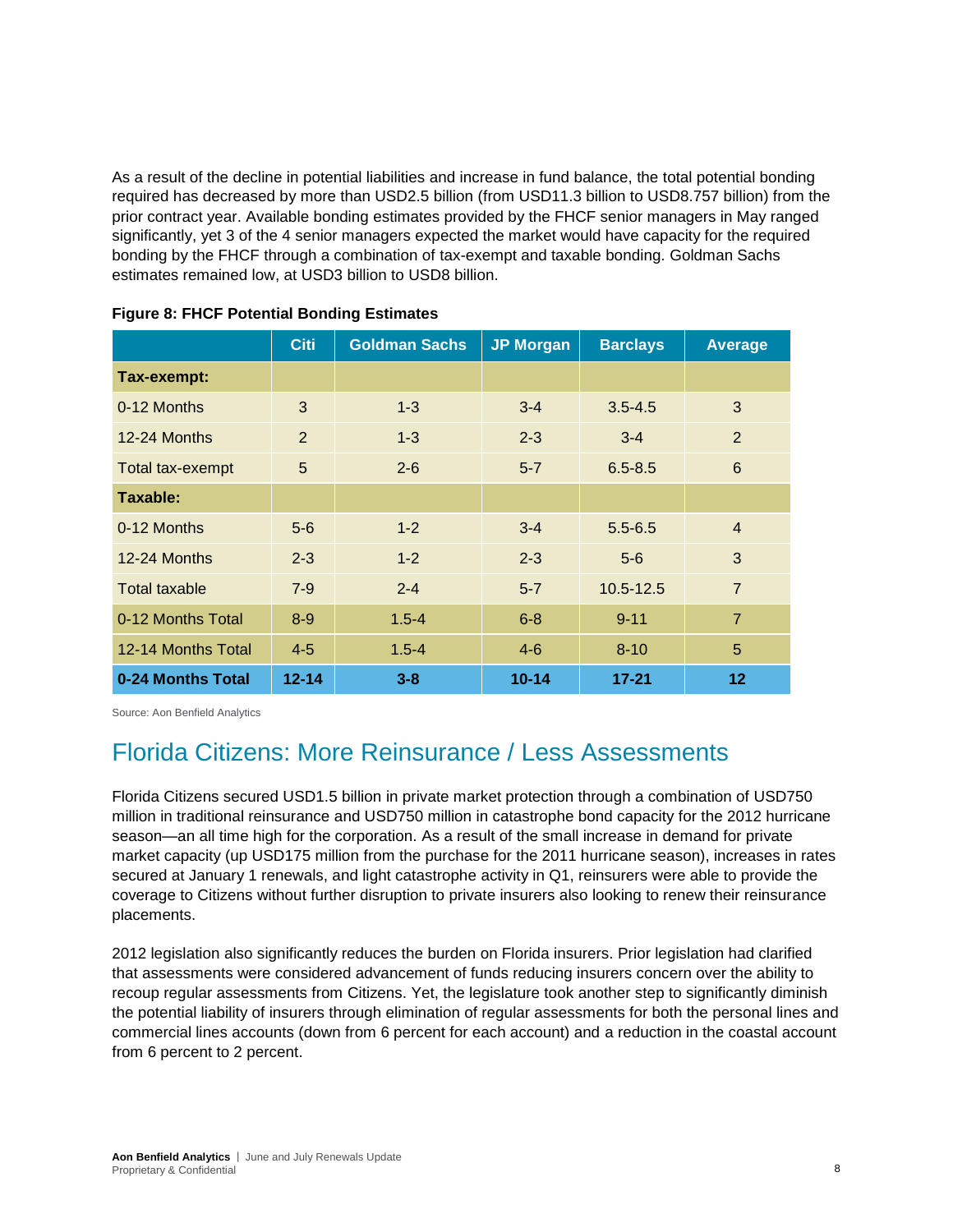### National Flood Insurance Program Reauthorized

Following a series of short extensions, a five-year reauthorization of the U.S. National Flood Insurance Program (NFIP) was signed into law by President Barack Obama July 6. New provisions result in the following changes to the NFIP:

- Eliminates the federal subsidy on premiums for new or lapsed policies on second homes
- Reforms how NFIP rates are determined, eliminates subsidies under certain circumstances and establishes a commission to recommend standards and guidelines for federal flood maps
- Incorporates premium adjustments to reflect current risk of flood, allowing the maximum annual premium increases to go from 10 to 20 percent
- Requires Federal agency lenders to accept private flood insurance as satisfaction of the flood insurance coverage requirement
- Reiterates FEMA's authority to buy private reinsurance to back the program
- Requires a reinsurance assessment report to congress that includes capacity of private reinsurance, capital, and financial markets
- Conducts an assessment on claims paying ability, including the role of the private reinsurance sector
- Adds a provision for FEMA to build a reserve fund to assist in losses for above average years. The fund balance shall maintain 1 percent of the total sum of potential loss exposure on outstanding policies
- Development of new methodology by FEMA to determine expense reimbursement for Write Your Own program participants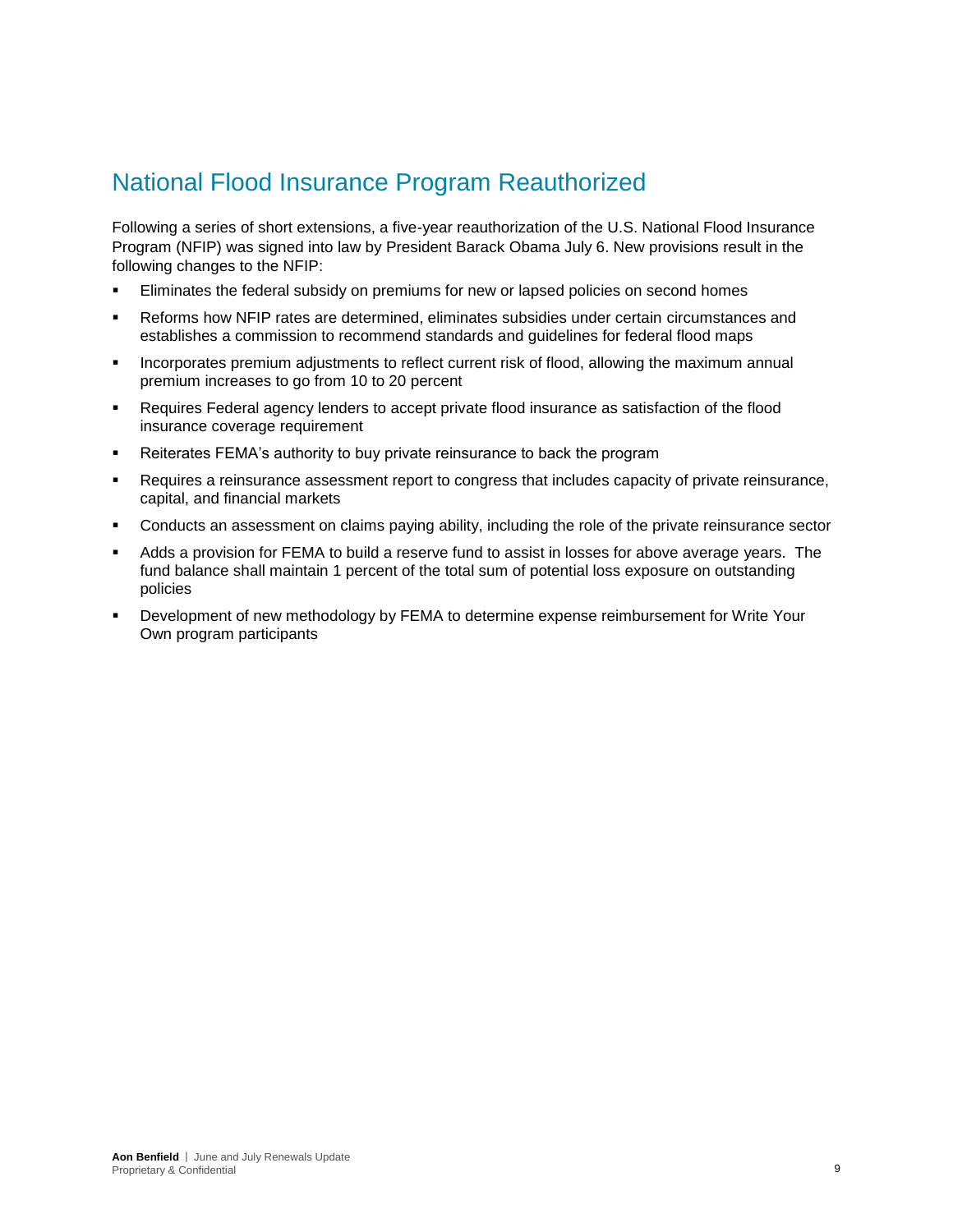### Forecasters Predict Near Normal U.S. Hurricane Activity

Forecasts are for near normal hurricane activity for the 2012 hurricane season. TSR, CSU and NOAA all expect the level of named storms to be at or slightly above average levels while the expectation for hurricanes and major hurricanes remains at or below average.

| <b>Named Storms</b> | <b>Hurricanes</b> | <b>Major Hurricanes</b> |  |  |  |  |  |  |
|---------------------|-------------------|-------------------------|--|--|--|--|--|--|
|                     |                   |                         |  |  |  |  |  |  |
| 10.7                | 6.2               | 2.7                     |  |  |  |  |  |  |
| 13.8                | 5.8               | 2.7                     |  |  |  |  |  |  |
| $+3.1$              | $-0.4$            | $\overline{0}$          |  |  |  |  |  |  |
|                     |                   |                         |  |  |  |  |  |  |
| 9.6                 | 5.9               | 2.3                     |  |  |  |  |  |  |
| 13.0                | 5.0               | 2.0                     |  |  |  |  |  |  |
| $+3.4$              | $-0.9$            | $-0.3$                  |  |  |  |  |  |  |
|                     |                   |                         |  |  |  |  |  |  |
| 12                  | $6\phantom{1}6$   | 3                       |  |  |  |  |  |  |
| $9 - 15$            | $4 - 8$           | $1 - 3$                 |  |  |  |  |  |  |
| 0.0                 | 0.0               | $-1.0$                  |  |  |  |  |  |  |
|                     |                   |                         |  |  |  |  |  |  |

|  |  | Figure 9: U.S. Hurricane Season Forecasts-TSR, CSU and NOAA |  |  |  |
|--|--|-------------------------------------------------------------|--|--|--|
|  |  |                                                             |  |  |  |

Source: TSR, CSU and NOAA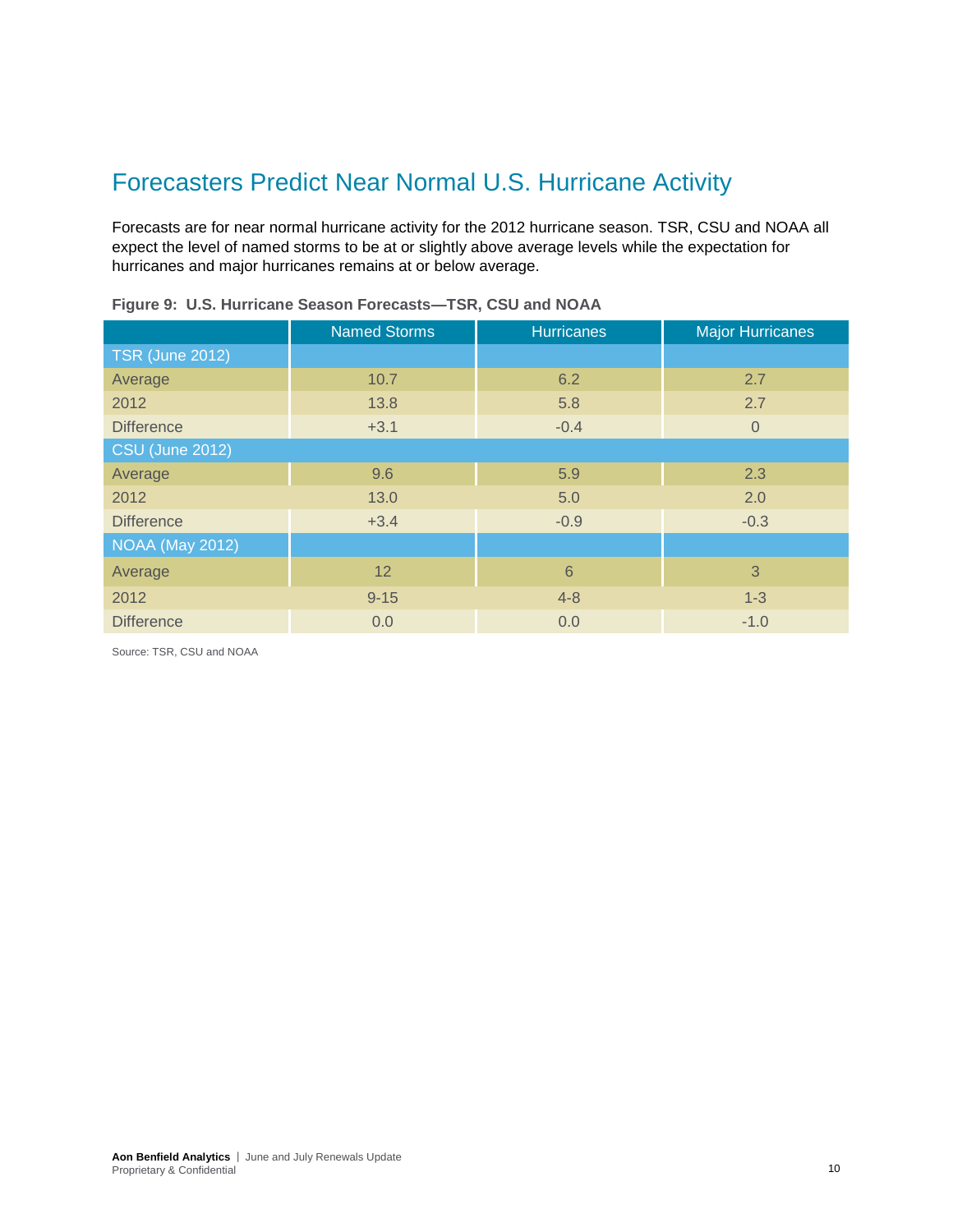### Capital Markets Reaches New Levels

The Insurance-Linked Securities (ILS) market began the second quarter with strong momentum following the record USD1.5 million issued in the previous quarter. Seven catastrophe bonds successfully closed, providing USD2.1 million of new capital to both repeat and new sponsors. The ILS market continues to see growth and as of June 30, 2012 there was USD14.9 billion of catastrophe bonds on risk, up USD3.4 billion compared to the same period in 2011.

The trend of cedents favoring indemnity coverage continued from the first quarter when Liberty Mutual Insurance Company successfully moved to indemnity coverage from industry index. In the second quarter, The Travelers Indemnity Company sponsored their first indemnity transaction and successfully upsized Long Point Re III Ltd. to \$250 million.

| <b>Beneficiary</b>                                                 | <b>Issuer</b>                                     | <b>Series</b>        | <b>Class</b>       | <b>Size</b><br>(MM) | <b>Covered</b><br>Peril(s)     | <b>Trigger</b>    | Rating                       | <b>Expected</b><br><b>Loss</b> | <b>Interest</b><br><b>Spread</b> |
|--------------------------------------------------------------------|---------------------------------------------------|----------------------|--------------------|---------------------|--------------------------------|-------------------|------------------------------|--------------------------------|----------------------------------|
| <b>Louisiana Citizens Property</b><br><b>Insurance Corporation</b> | Pelican Re Ltd.                                   | <b>Series 2012-1</b> | Class A            | \$125               | LA HU                          | Indemnity         | <b>Not Rated</b>             | 3.54%                          | 13.75%                           |
| <b>Allianz Argos 14 GmbH</b>                                       | <b>Blue Danube Ltd.</b>                           | Series 2012-1        | Class A            | \$120               | US HU, EQ:<br>MX HU; CAN<br>EQ | Industry<br>Index | $BB+$<br>$(S\&P)$            | 0.59%                          | 6.00%                            |
|                                                                    |                                                   |                      | Class B            | \$120               | US HU, EQ;<br>MX HU; CAN<br>EQ | Industry<br>Index | <b>BB- (S&amp;P)</b>         | 1.77%                          | 10.75%                           |
| <b>Mitsui Sumitomo Insurance</b><br>Co                             | Akibare II Ltd.                                   | <b>Series 2012-1</b> | Class A            | \$130               | <b>JP TY</b>                   | Modeled<br>Loss   | <b>BB (S&amp;P)</b>          | 1.04%                          | 3.75%                            |
| <b>Citizens Property Insurance</b><br><b>Corporation</b>           | <b>Everglades Re</b><br>Ltd.                      | Series 2012-1        | Class A            | \$750               | FL HU                          | Indemnity         | $B+ (S\&P)$                  | 2.89%                          | 17.75%                           |
| <b>Swiss Reinsurance</b><br>Company                                | Mythen Ltd.                                       | Series 2012-1        | Class A            | \$50                | US HU                          | Industry          | Ba <sub>3</sub><br>(Moody's) | 1.23%                          | 8.50%                            |
|                                                                    |                                                   |                      | Class E            | \$100               | US HU                          | Industry          | Ba <sub>3</sub><br>(Moody's) | 0.99%                          | 8.00%                            |
|                                                                    |                                                   |                      | Class H            | \$250               | US HU, EU W                    | Industry          | <b>B2</b><br>(Moody's)       | 2.44%                          | 11.00%                           |
| <b>United Services Automobile</b><br><b>Association</b>            | <b>Residential</b><br>Reinsurance<br>2012 Limited | Series 2012-I        | Class 3            | \$50                | US HU, EQ,<br>ST, WS, WF       | Indemnity         | <b>BB- (S&amp;P)</b>         | 1.82%                          | 10.00%                           |
|                                                                    |                                                   |                      | Class <sub>5</sub> | \$110               | US HU, EQ,<br>ST, WS, WF       | Indemnity         | <b>BB (S&amp;P)</b>          | 0.58%                          | 8.00%                            |
|                                                                    |                                                   |                      | Class <sub>7</sub> | \$40                | US HU, EQ,<br>ST, WS, WF       | Indemnity         | <b>Not Rated</b>             | 6.94%                          | 22.00%                           |
| <b>The Travelers Indemnity</b><br>Company                          | Long Point Re III<br>Ltd.                         | <b>Series 2012-1</b> | Class A            | \$250               | <b>NE HU</b>                   | Indemnity         | $BB+$<br>$(S\&P)$            | 0.88%                          | 6.00%                            |
| <b>Total Closed During Q2</b>                                      |                                                   |                      |                    | \$2,095             |                                |                   |                              |                                |                                  |

#### **Figure 10: Q2 Catastrophe Bond Issuance**

Source: Aon Benfield Securities, Inc.

Legend: CA – Canada; EU – Europe; FL – Florida; JP – Japan; LA – Louisiana; MX – Mexico; NE – Northeast; US – United States;

EQ – Earthquake; HU – Hurricane; TY – Typhoon; ST – Severe Thunderstorm; W – Windstorm; WF - Wildfire; WS - Winter Storm;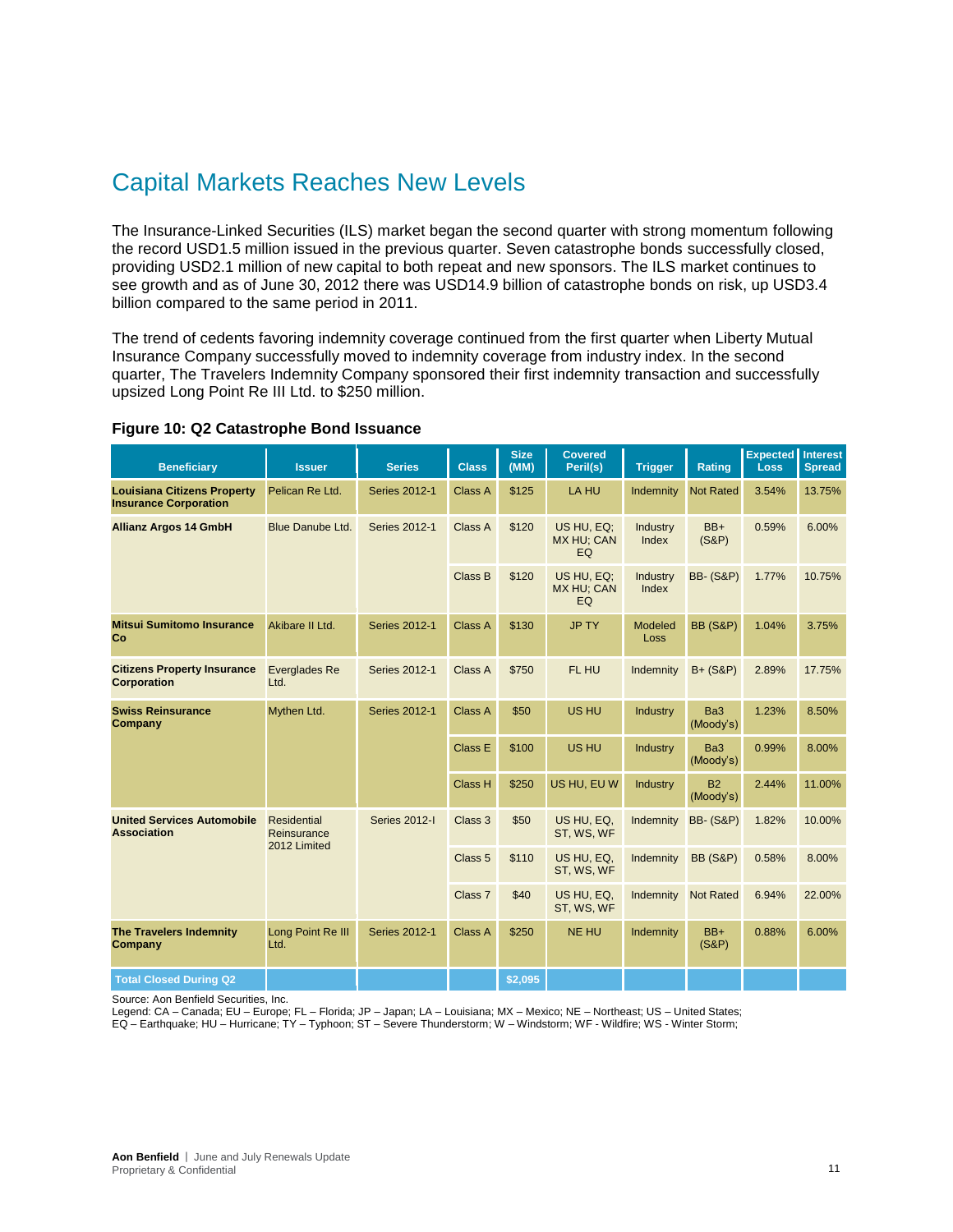Total issuance of almost USD3.6 billion in the first half of 2012 proved to be the most active since 2007, in which USD3.8 billion of new issuance came to market.

We continue to see spreads tighten in the secondary market which is likely to produce a more competitive cat bond market in the second half of 2012. Following such strong activity in the first half of the year, annual issuance for 2012 is likely to reach USD6 billion, as both seasoned and new investors remain keen to put capital to work.



**Exhibit 11: Catastrophe Bond Issuance by Quarter (USD Millions)**

Source: Aon Benfield Securities, Inc.

Sidecar issuance also continued to gain momentum in the second quarter of 2012. This year New Point Re V, AlphaCat Re 2012, Upsilon Re and Timicuan Re III have successfully raised capital. Existing facilities, such as Accordion Re, have also raised additional capital.

Further, the industry loss warranty (ILW) market continues to see increased capacity. The U.S. continues to be the dominant region for the ILW market; however, the development of PERILS has increased interest in Europe windstorm transactions.